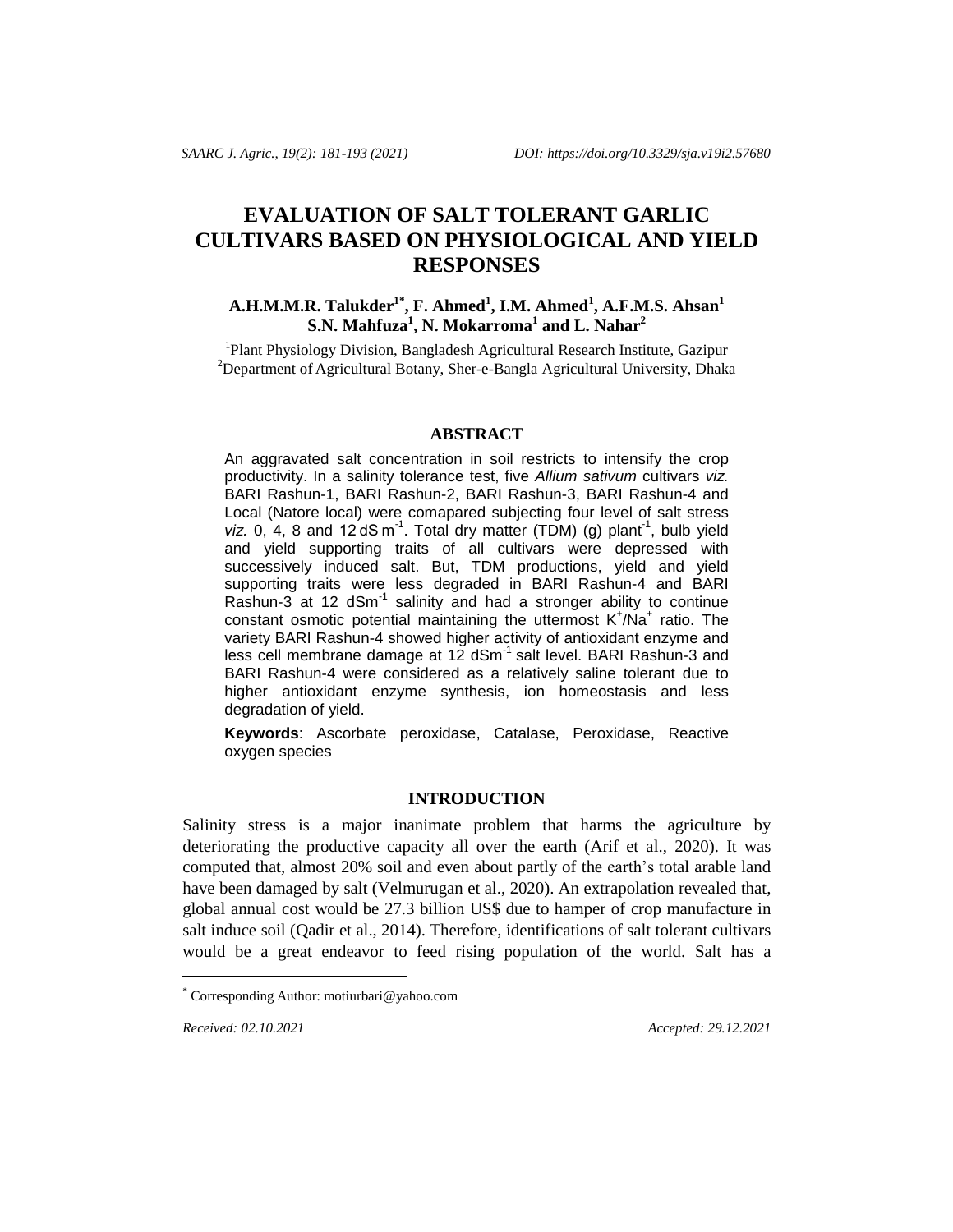detrimental influence on crop intensification and productivity, which is interconnected to metabolic and physiological activities. Owing to the onset of osmotic, ionic and dietary imbalances, metabolic and physiological behaviors of crops are still being disrupted (Gerona et al.,2019). Osmotic stress arises in high salt concentration areas due to  $Na<sup>+</sup>$  and Cl absorption, which lowers the osmotic potential and inhibits water flow (Hamouda et al., 2016) and thereby causes dehydration that accelarates the osmotic effect to the internal tissue and ions concentration. Plant physiological changes as a result of salinity, including the changes in photosynthetic pigment accumulation, diffusion rate, leaf water potential ability,  $K^+$ ,  $Ca^{2+}$  and  $Mg^{2+}$ content (Ferdous et al., 2018) and causes a chain of responses like the stomatal closure and therefore a restricted  $CO<sub>2</sub>$  fixation (Hirdi et al., 2016).

Salinity accelarates the manufacture of reactive oxygen species (ROS), which are highly toxic to the cell and disturb cell redox homeostasis, finally causes oxidative stress. Therefore, plant cells are equipped with well evolved to accumulate the proteolytic and non-proteolytic antioxidant enzymes like catalase (CAT), peroxidase (POD), ascorbate peroxidase (APX) which is strong quencher and scavenger of ROS. Yield and its related traits are inversely related to abiotic stress during plant growth, such as salt (Zorb et al., 2019). Many previous extensive literatures have been expressed that extreme salt stress has a depressing effect on crop morphological performances such as root-shoot length, leaf area, biomass production and among other things. Salinity affects growth differently in different species and to a lesser extent, in different variants within a species. Garlic (*Allium sativum*) is a highly nutritive crop; it contains large number of important enzymes, antioxidants and vitamins (Mohamed and Akladious, 2014; El-Saadony et al., 2017). Further, Garlic is a valuable spice used in a variety of dishes all over the world for its pungent taste as a seasoning or condiment. Garlic is also used to treat several of diseases, including incurable stomach and intestinal dysentery, typhoid, cholera, and lung diseases according to Ayurvedic and Unani medicine. Garlic clove's aqueous extracts substantially lower cholesterol levels. Garlic cultivars have become more susceptible to abiotic stress as a result of the rapid loss of genetic diversity caused by cultivar substitution. So, the foremost objective of this research was to examine the escalation and physiochemical responses of native and high yielding *Allium sativum* cultivars to diverse salinity stress and mean while to explore the association among salt tolerance. By understanding physiological aspects of garlic's reaction to salinity stress, researchers may be able to create salt-tolerant cultivars.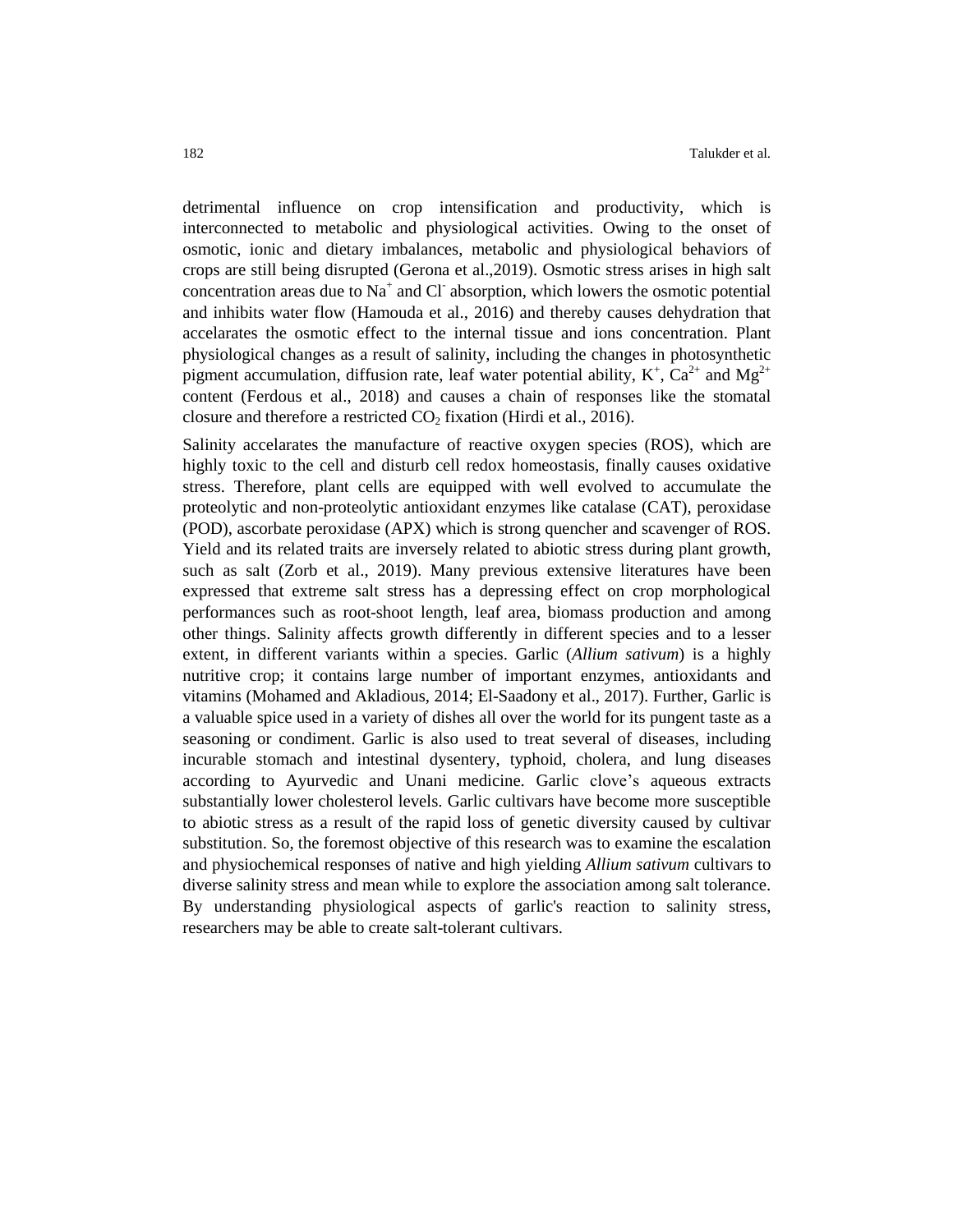# **MATERIALS AND METHODS**

Pot house research was carried out following Randomized Complete Block Design (RCBD) with six replications. Clove of Garlic (*Allium sativum*) varieties viz. BARI Rashun-1, BARI Rashun-2, BARI Rashun-3, BARI Rashun-4 and Natore local were planted in pots on 26 November, 2020. Five cloves of each variety were planted in plastic pots filled with soil and well decomposed farm yard maure at 4:1 volume ratio with a small five perforation system at the pots base for faciliting drainage. Each pot contained approximately 12 kg soil. Pots soils were nourished by fertilizer according to (FRG, 2018). Before the salt treatments, water and fertilizers were provided to all pots to achieve uniform soil conditions. The tested crops were subjected to different level of salinity stresses *viz.* 0 (control), 4, 8 and 12  $dSm^{-1}$  respectively by adding unpurified sea salt solution. The application of salt solution was started from 30 Days after emergence (DAE) with an increment of 5, 10 and 15 dSm<sup>-1</sup> for 4, 8 and 12 dSm<sup>-1</sup> salinity level respectively in every 7-10 days intervals and continued up to reach a desire concentration of salinity level. During the crop growing and harvesting period physiological and agronomic parameters were measured.

# **Physiological parameters**

Chlorophyll synthesis (mg  $g^{-1}$ ) in leaf was measured according to Arnon (1994). In brief, 0.5 g leaf sample was ruined in 80% acetone for 48 hours under dark condition. The pigment density was measured with UV-1800 spectrophotometer using wavelength 663nm for Chlorophyll *a* and 645 nm for Chlorophyll *b*. At 60 days after emergence,  $Na<sup>+</sup>$  and  $K<sup>+</sup>$  ion was measured following the protocol of Rohman et al. (2019). Relative water content was measured with protocol of Ben Ahmed et al. (2011) by using following formula**:**

Relative water content (RWC)% = 
$$
\frac{FW - DW}{TW - DW} \times 100
$$

Where, FW=Fresh weight (g), DW=Dry weight (g), TW=Turgid weight (g)

The level of lipid peroxidation (MDA) was expressed as nmol  $g<sup>-1</sup>$  fresh weight and assayed was performed according to Wu et al. (2003). In briefly, 1.5 ml leaf extract and 2.5 ml reaction solution (5% Trichloroacetic acid and 0.6% thiobarbituric acid) was mixed together and heated at 95°C for 15 minutes. The absorbance of the supernatant was recorded at 532 nm. The proline content was measured according to method of Bates et al. (1973).

# **Antioxidant enzyme**

Antioxidant ezymes such as Catalase (CAT), Peroxidase (POD), and Ascorbate peroxidase (APX) were measured according to Wu et al. (2003). In brief, Catalase activity was measured out in a 3ml reaction volume containing 2.8 ml of 50 mM Tris-HCl buffer, 100 µl of enzyme extract and 100 µl of 300 mM  $H_2O_2$  using UV spectrophotometer. Activity was determined at 240 nm wavelength, which measures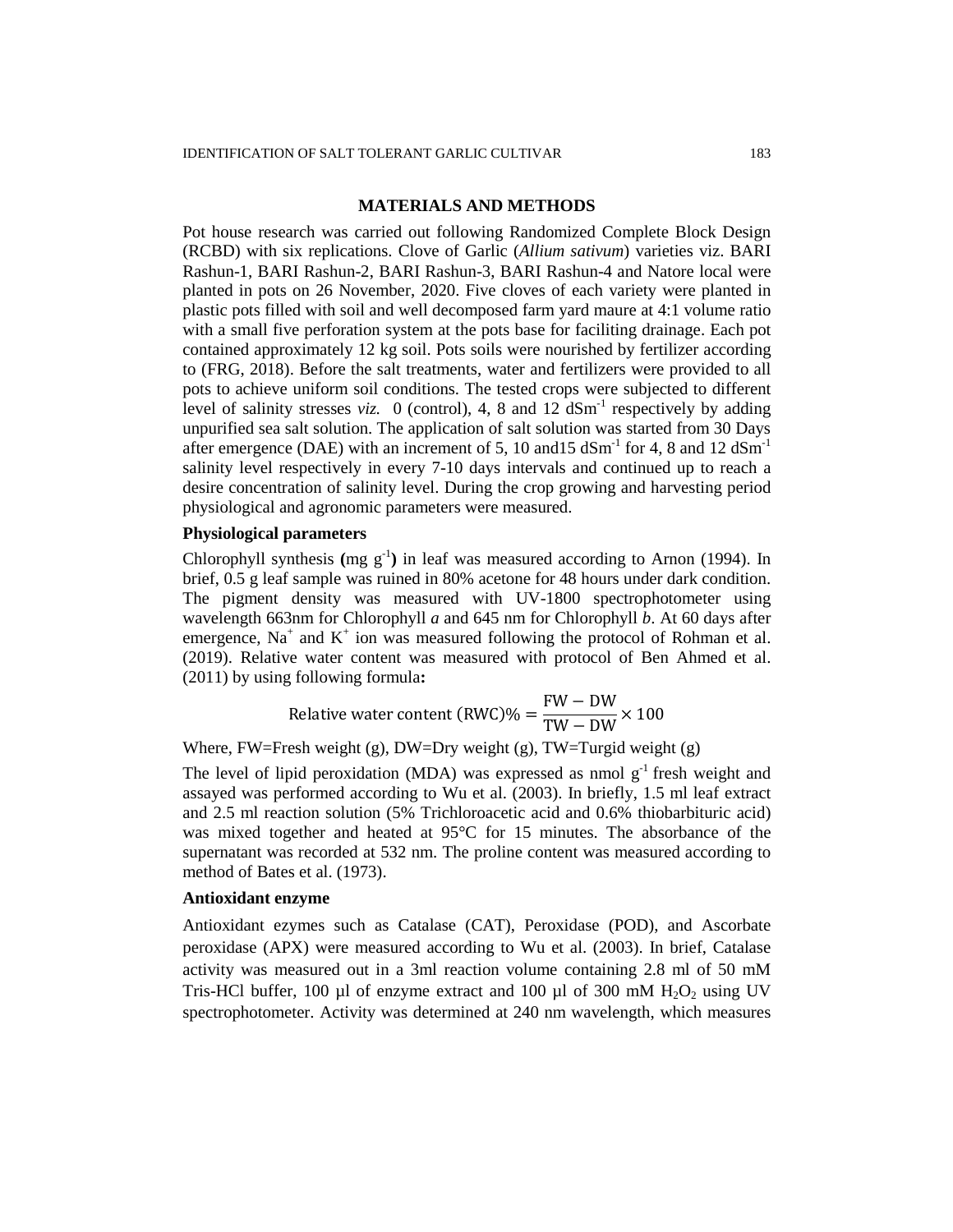the decrease in absorbance for 30 second. POD activity was carried out in a 3ml reaction volume containing 2.7 ml of 50 mM Tris-HCl buffer, 100 µl of enzyme extract and 100 µl of 1.5% Guaicol, 100 µl of 300 mM  $H_2O_2$  using UV spectrophotometer. Activity was determined at 470 nm wavelength, which measures the decrease in absorbance for 60 second. APX activity was assayed using 50 mM Tris-HCl bufferand activity was determined at 290 nm for 60 second.

### **Agronomic observation**

Agronomic parameters of Garlic cultivars like total dry matter weight (g plant<sup>-1</sup>), yield contributing and bulb yield indices were measured, regardless of salinity level. Total dry mater weight (g plant<sup>-1</sup>) measurement was started from 60 DAE, at 10 days intervals. Plants sample were divided into leaf and bulb categories. The separated parts were dried in an oven for 72 hours at  $70^{\circ}$ C and dry weight was recorded.

#### **Statistic analysis**

Data analysis was performed using computer based software "R" developed by R core team (2019) for interpretation of results. Least significant different values were calculated at 0.05 probability level wherever the F-test was significant.

#### **RESULTS AND DISCUSSION**

# **Total dry matter (TDM)**

TDM production varied significantly by Garlic cultivars at 70, 85, and 100 days after planting (DAP) and at harvest, regardless of salinity levels (Table 1). At 70 DAP; variety BARI Rashun-2 produced the maximum TDM  $(4.76 \text{ g plant}^{-1})$  at control condition while the local variety produced the minimum (2.60 g plant<sup>-1</sup>) at 12 dSm<sup>-1</sup> salinity. At 85 DAP (7.33 g plant<sup>-1</sup>, 90 DAP (7.56 g plant<sup>-1</sup>) and at harvest (9.40 g plant<sup>-1</sup>) significantly maximum TDM was produced by the variety BARI Rashun-4 under control (no salinity) condition. TDM of the BARI Rashun-2, BARI Rashun-3 and BARI Rashun-4 was reduced by 43.7, 28.8and 19.5%, respectively at harvest under 12  $dSm^{-1}$  salinity compared to 8  $dSm^{-1}$ . Salinity is an ecological bottleneck to express genetic potentiality of crops. In this study, growths of garlic cultivars were significantly affected by an elevated level of salt stress. This reduction of plant growth and biomass potential under salt stress may be faciliated by reduction of water uptake by plant and excessive salt in plant body with transpiration stream causes wound to cells (Nassar et al., 2020), nutrient uptake (Parvin et al., 2019) and finally inhibiting cell division and elongation (Ahmad et al., 2018). In our stidy, BARI Rashun-4 showed the best growth at an elevated level of salinity  $(12 \text{ dSm}^{-1})$ through the reduction of minimum dry mater over the control and considered as saline tolerant cultivars.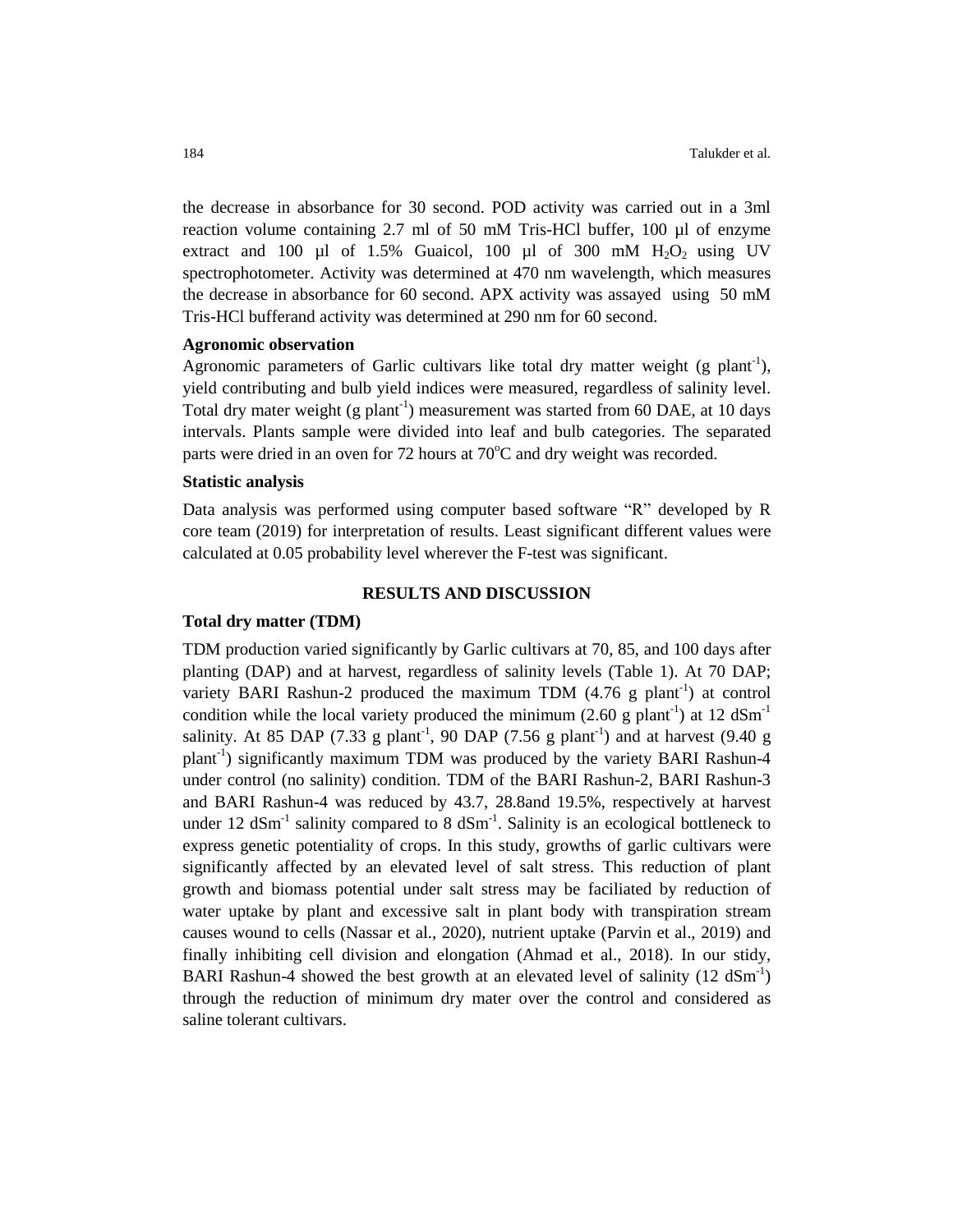| Salinity levels        | Varieties            | TDM $(g$ plant <sup>-1</sup> ) |                   |            |                   |
|------------------------|----------------------|--------------------------------|-------------------|------------|-------------------|
|                        |                      | <b>70 DAP</b>                  | <b>85 DAP</b>     | 100 DAP    | At harvest        |
| $0$ dSm <sup>-1</sup>  | <b>BARI</b> Rashun-1 | 3.54i                          | 4.95d             | 5.80 cd    | $6.35$ ef         |
|                        | <b>BARI</b> Rashun-2 | 4.76a                          | 4.65e             | $5.70 c-e$ | 8.97 a            |
|                        | <b>BARI Rashun-3</b> | 3.301                          | 6.44 <sub>b</sub> | 6.35 b     | 9.12a             |
|                        | <b>BARI Rashun-4</b> | 3.81 h                         | 7.33a             | 7.56 a     | 9.40a             |
|                        | Natore Local         | 2.16r                          | 3.41 gh           | 5.41 de    | 6.74 с-е          |
| $4$ dSm <sup>-1</sup>  | <b>BARI Rashun-1</b> | 3.35j                          | 4.14f             | 5.48 с-е   | 6.96 cd           |
|                        | <b>BARI</b> Rashun-2 | 4.63c                          | 3.46 gh           | 5.25 e     | 7.00c             |
|                        | <b>BARI</b> Rashun-3 | $3.28 \text{ m}$               | 5.69c             | 5.97 bc    | 7.96 <sub>b</sub> |
|                        | <b>BARI</b> Rashun-4 | 4.36d                          | 6.51 <sub>b</sub> | 5.31 de    | 8.12 b            |
|                        | Natore Local         | 2.10 s                         | 2.85 i            | 5.16 ef    | $6.00$ fg         |
| $8 dSm^{-1}$           | <b>BARI</b> Rashun-1 | $3.28 \text{ m}$               | 3.97f             | $4.70$ fg  | 5.00 <sub>h</sub> |
|                        | <b>BARI Rashun-2</b> | 4.68 <sub>b</sub>              | 3.30 <sub>h</sub> | 3.89h      | 6.70 с-е          |
|                        | <b>BARI</b> Rashun-3 | 3.33 k                         | 5.00 <sub>d</sub> | 4.69 fg    | 6.53 de           |
|                        | <b>BARI Rashun-4</b> | 4.21 e                         | 5.51 c            | 4.67 fg    | 7.08c             |
|                        | Natore Local         | 2.86 p                         | 1.90 <sub>m</sub> | 1.98k      | 2.93j             |
| $12$ dSm <sup>-1</sup> | <b>BARI Rashun-1</b> | 3.00 <sub>o</sub>              | 2.101             | 2.62 i     | 2.33 k            |
|                        | <b>BARI Rashun-2</b> | 4.00 f                         | 2.62k             | 3.20 i     | 3.77 i            |
|                        | <b>BARI Rashun-3</b> | 3.10 <sub>n</sub>              | 3.11 i            | 3.82 h     | 4.65h             |
|                        | <b>BARI Rashun-4</b> | 3.99 g                         | 3.50 <sub>g</sub> | $4.23$ gh  | $5.70$ g          |
|                        | Natore Local         | 2.60q                          | 1.87 <sub>m</sub> | 1.93k      | 1.10k             |
| LSD <sub>(0.05)</sub>  |                      | 1.08                           | 0.20              | 0.54       | 0.44              |
| CV(%)                  |                      | 3.05                           | 2.79              | 6.97       | 4.32              |

Table 1. Total dry matter (g plant<sup>-1</sup>) production by Garlic cultivars under salinity levels

# **Yield and yield contributing characters**

All yield contributing characters were reduced significantly when the average root zone of crop varieties gradually exceeded to an augmented salinity level (Table 2). The variety BARI Rashun-3 generated the maximum single bulb weight (5.91 g) at the severe salinity  $(12 \text{ dSm}^{-1})$  followed by the variety BARI Rashun-4. Different salinity levels had an impact on bulb length and diameter. BARI Rashun-4 had the longest bulb length of 22.22 mm and the largest bulb diameter of 24.98 mm at 12 ds m<sup>-1</sup>. With increased salinity, bulb development and yield reduced considerably (Table 1). At 12 ds  $m^{-1}$  salinity level, the bulb yield (g) of five plants was severely reduced  $(71.6%)$  compared to the control. At 8 ds m<sup>-1</sup> of salinity, the reduction percentages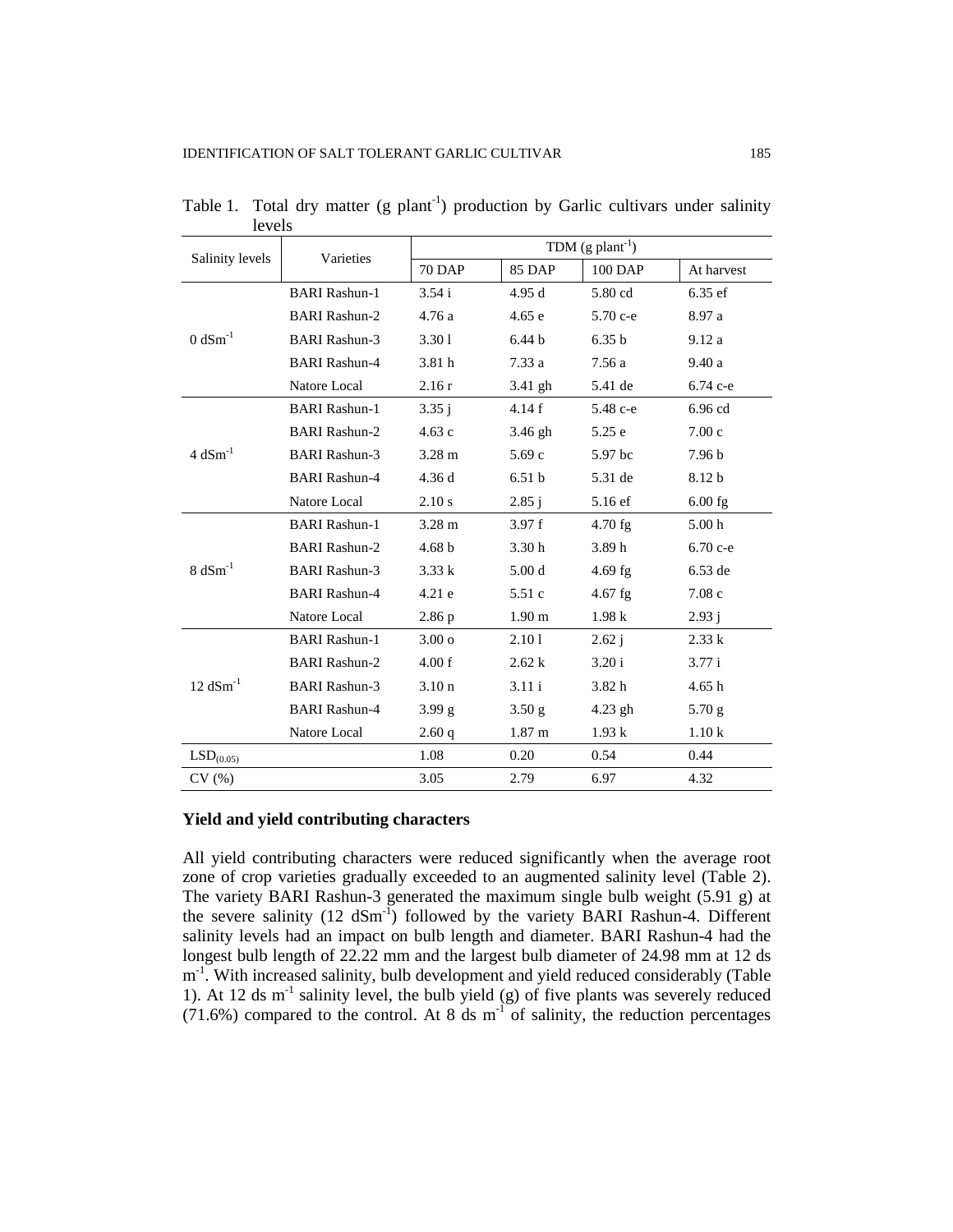were 68.3, 63.3, 51.8 and 41.9% in case of BARI Rashun-1, BARI Rashun-2, BARI Rashun-3 and BARI Rashun-4, respectively over control. At highest salinity (12 ds m<sup>-1</sup>); BARI Rashun-3 (60.8%) and BARI Rashun-4 (61.9%) showed good tolerance with  $\geq 60\%$  yield reduction over control (Table 2). In this study, salinity stress had a significant impact on the agronomic traits of *Allium sativum*. Single bulb weight, bulb size was significantly affected at an elevated salt stress which may be accredited to inability of the plants to synthesis of phtosynthetic pigments and ionic imbalance. In accordance with present study Ashraf (2009) found that, yield supporting parameters and yield reduction was accelarated due to reductions of leaf chlorophyll concentrations and ionic imbalance.

| Salinity<br>levels    | Varieties            | Single bulb<br>weight $(g)$ | Bulb<br>length<br>(mm) | Bulb diameter<br>(mm) | Bulb yield of<br>five plants (g) |
|-----------------------|----------------------|-----------------------------|------------------------|-----------------------|----------------------------------|
| $0 dSm^{-1}$          | <b>BARI</b> Rashun-1 | 14.96 a                     | 28.81 a-c              | 33.45 a               | 74.8 a                           |
|                       | <b>BARI Rashun-2</b> | 12.74 b                     | 31.14a                 | 30.46 b               | 63.7 b                           |
|                       | <b>BARI Rashun-3</b> | 13.33 b                     | $30.16$ ab             | 33.52 a               | 66.6 <sub>b</sub>                |
|                       | <b>BARI Rashun-4</b> | 15.56a                      | $27.96 b-d$            | 34.02 a               | 77.7 a                           |
|                       | Natore Local         | 11.11 c                     | $26.30 c-f$            | 30.50 b               | 55.6 c                           |
| $4$ dSm <sup>-1</sup> | <b>BARI</b> Rashun-1 | $7.64$ ef                   | 26.45 c-e              | 26.72 cd              | 33.0 ef                          |
|                       | <b>BARI Rashun-2</b> | 7.36 f                      | $24.470 e-g$           | $25.55 c-f$           | 36.8 <sub>e</sub>                |
|                       | <b>BARI Rashun-3</b> | 9.54 d                      | 26.53 с-е              | 30.65 b               | 38.1 e                           |
|                       | <b>BARI Rashun-4</b> | $9.02$ de                   | $24.13 e-g$            | $24.10 e-g$           | 47.4 d                           |
|                       | Natore Local         | 5.61 gh                     | $21.87$ g-i            | 23.49 f-h             | 28.1 fg                          |
| $8 \text{ dSm}^{-1}$  | <b>BARI Rashun-1</b> | 4.74 hi                     | $21.67$ g-i            | 22.89 gh              | 23.7 gh                          |
|                       | <b>BARI Rashun-2</b> | $4.68$ h-j                  | 25.17 d-f              | 25.10j                | $23.4 g-i$                       |
|                       | <b>BARI Rashun-3</b> | $6.42$ fg                   | $25.44 \text{ d-f}$    | 27.72 c               | 32.1 ef                          |
|                       | <b>BARI Rashun-4</b> | $6.60$ fg                   | 20.95 hi               | 26.25 c-e             | 45.1 d                           |
|                       | Natore Local         | 3.66 i-k                    | 19.87 i                | 20.31 ij              | $18.3 h-j$                       |
| $12dSm^{-1}$          | <b>BARI</b> Rashun-1 | 2.27 k                      | 20.05 i                | 18.52 i               | 11.4j                            |
|                       | <b>BARI Rashun-2</b> | 3.31 $jk$                   | 16.33 i                | 20.96 hi              | $16.6$ ij                        |
|                       | <b>BARI Rashun-3</b> | 5.91 gh                     | 23.59 f-h              | $22.90$ gh            | $26.1$ fg                        |
|                       | <b>BARI</b> Rashun-4 | 5.23 gh                     | $22.22$ g-i            | 24.98 d-g             | $29.6$ fg                        |
|                       | Natore Local         | 2.46 k                      | 15.95 i                | 14.68 k               | 12.3j                            |
| LSD <sub>0.05</sub>   |                      | 1.39                        | 2.80                   | 2.55                  | 6.91                             |
| CV(%)                 |                      | 5.50                        | 7.07                   | 6.06                  | 11.00                            |

Table 2. Yield contributing parameters of Garlic varieties under different salinity levels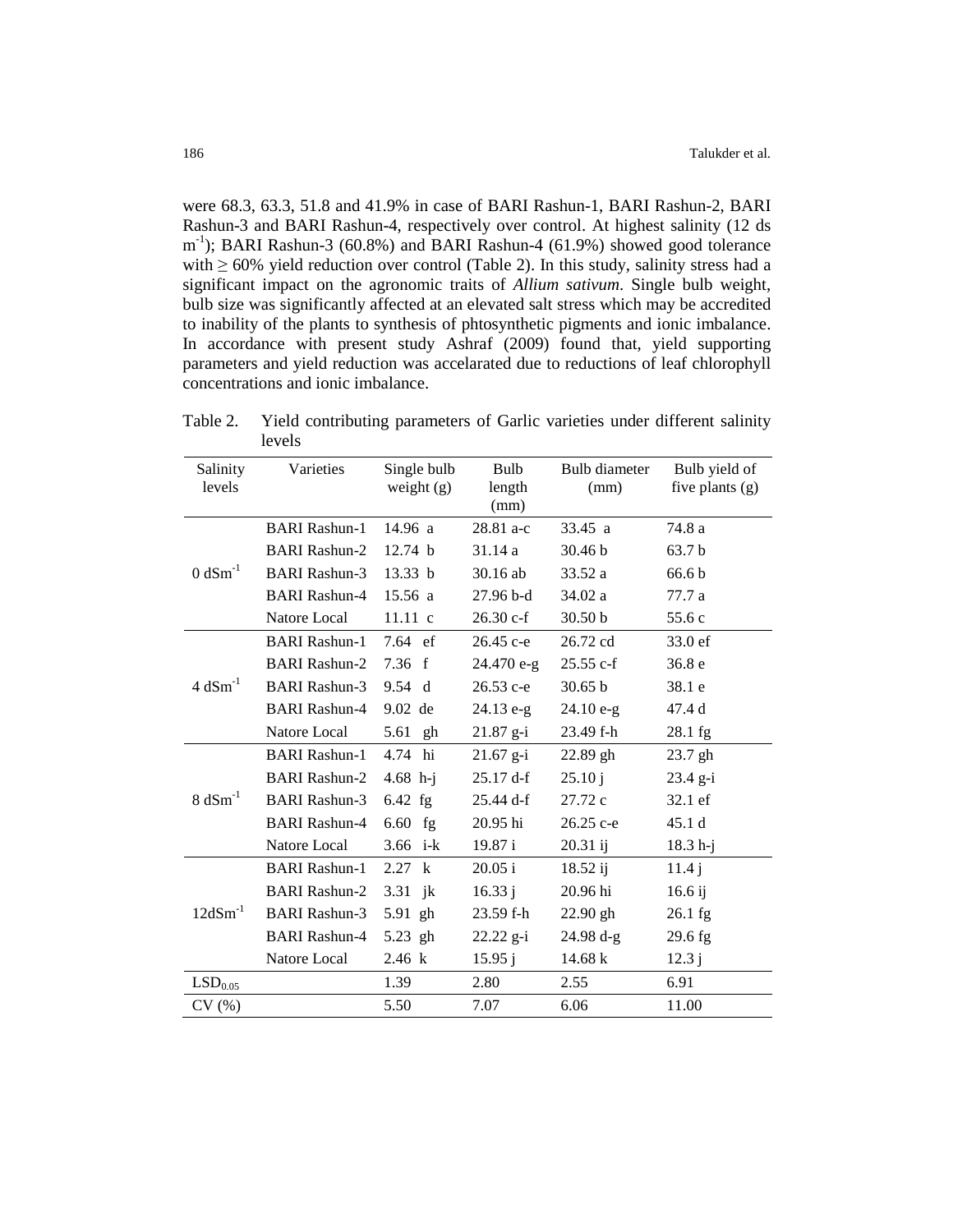# **Potassium and Sodium ion in leaf tissue**

With augmented salt stress from 4 to 12 ds m<sup>-1</sup>, potassium  $(K^+)$  concentration increased 10.5, 15.9, 17.5, 18.3 and 14.3% in BARI Rashun-1 , BARI Rashun-2, BARI Rashun-3, BARI Rashun-4, and Natore local, respectively (Fig. 1). Regardless of genotypes, the sodium  $(Na^+)$  content in leaf tissue was considerably lower in the nonsalt than the salt conditions. In salt stress, elevation was more pronounced in BARI Rashun-1 (158.5 and 34.0%) and BARI Rashun-2 (145.9 and 63.0%) at 12 dSm-1 salinity than that of 4  $dSm^{-1}$  and 8  $dSm^{-1}$ , respectively. The variety BARI Rashun-4 uptake the lowest Na<sup>+</sup> (1090 ppm) under 12 dSm<sup>-1</sup> salinity which were 95.7 and 24.0% higher than 4 ds m<sup>-1</sup> and 8 ds m<sup>-1</sup> respectively. At 12 ds m<sup>-1</sup> salinity, the highest  $K^+/Na^+$  was observed in BARI Rashun-4 (4.45) followed by the variety BARI Rashun-3 (4.20) but it was statistically similar with each other. Ion like  $Na^+$ ,  $K^+$  and  $Ca<sup>+</sup>$  and their K<sup>+</sup>/Na<sup>+</sup> and  $Ca<sup>+</sup>/Na<sup>+</sup>$  ratios are considered an important indicator for tolerance screening (Khorshidi et al., 2009). Tolerant genotypes prevent salt from entering the roots transport less salt to the plant's aerial components. In our study, simultaneously increase  $Na<sup>+</sup>$  and decrease  $K<sup>+</sup>$  in shoots of BARI Rashun-1, BARI rashun-2 and local cultivar was found at 12 ds  $m^{-1}$  salinity but the changes in Na<sup>+</sup> and K <sup>+</sup> were less accentuated in the latter two species that considered as more salttolerant. In earlier literature stated that high levels of  $K^+$  ion in young expanding tissue are associated with salt tolerance in many plant species (Bandeh-Hagh et al., 2008). In this study, BARI Rashun-4 showed the considerable  $K^+/Na^+$  ratio at 12 ds  $m^{-1}$ .

# **Effect of salt stress on physiological activity**

Malondialdehyde increase indicates the rate of lipid peroxidation and oxidative damage. The MDA levels were elevated to 63.2, 64.9, 20.0, 14.0 and 85.2% in BARI Rashun-1, BARI Rashun-2, BARI Rashun-3, BARI Rashun-4 and Natore local cultivars, respectively, at 12 ds  $m^{-1}$  salt, as compared to unstressed plants (Fig. 2).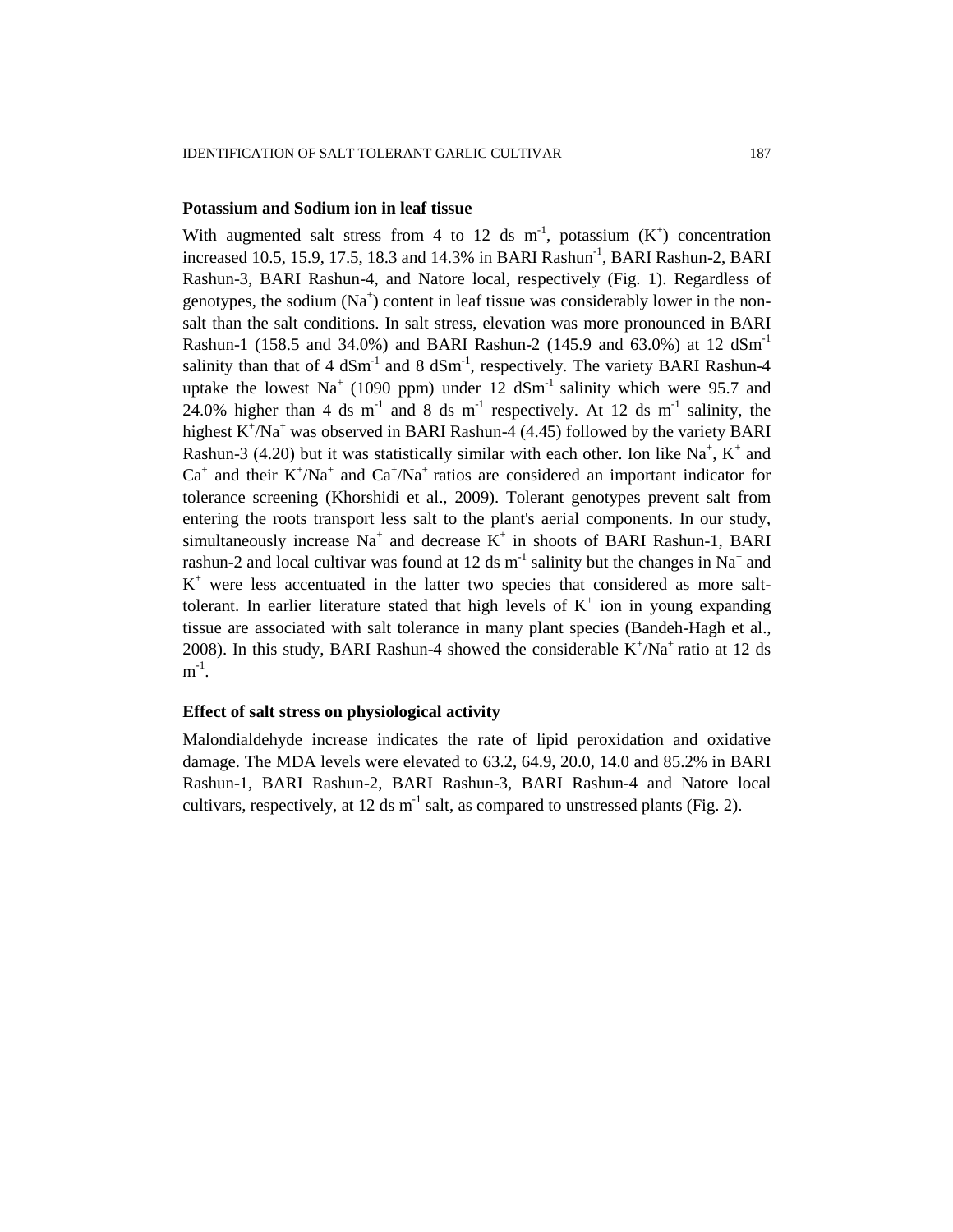

Figure 1. Accumulations of (a)  $\text{Na}^+$ , (b)  $\text{K}^+$  and (c)  $\text{K}^+/\text{Na}^+$  ration by Garlic cultivars under varying salinity level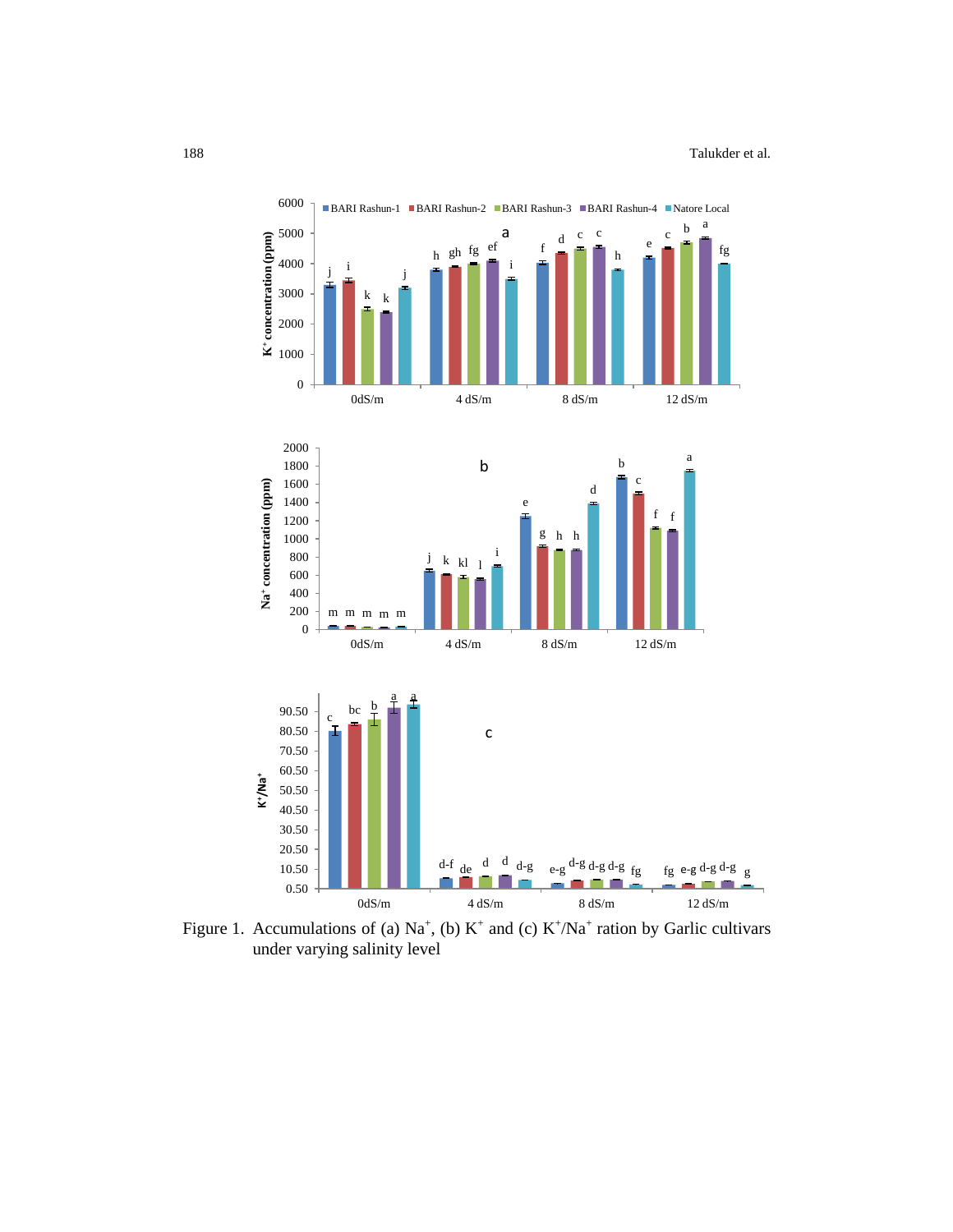

Figure 2. (a) Malondiyldihyde (MDA) and (b) proline level of Garlic cultivars under varying salinity level

The variety BARI Rashun-4 accumulated maximum level of proline, which ranged from 0.78 mg  $g^{-1}$  in the control to 1.60 mg  $g^{-1}$  with 12 ds m<sup>-1</sup> of salt. BARI Rashun-4 accumulated 92, 88, 21.2 and 113.3% higher proline than BARI Rashun-1, BARI Rashun-2, BARI Rashun-3 and Natore local, respectively, at 12 ds m<sup>-1</sup> salt stress (Fig. 2). Lipid peroxidation indicated by MDA contents, happening during the oxidation of polyunsaturated fatty acids, can be categorized as an indicator for oxidative damage of stresses (Yin et al., 2011). Our results showed MDA content was increased remarkably under saline conditions. Among the cultivars, BARI Rashun-3 and BARI Rashun-4 had the lowest leaf MDA contents and highest synthesis of proline under 12 ds  $m^{-1}$  saline conditions. Under, 12 dS  $m^{-1}$  salinity, the variety BARI Rashun-1 and BARI Rashun-4 showed 7.40 and 3.70% higher chlorophyll *a* (Chl *a*) content compared to the control. Although, Chlorophyll *b* (Chl  $b$ ) concentration decreased for all cultivars at 12 dS m<sup>-1</sup> salinity over the control (no salinity) but total chlorophyll (Chl  $a+b$ ) concentration was increased 6.75% in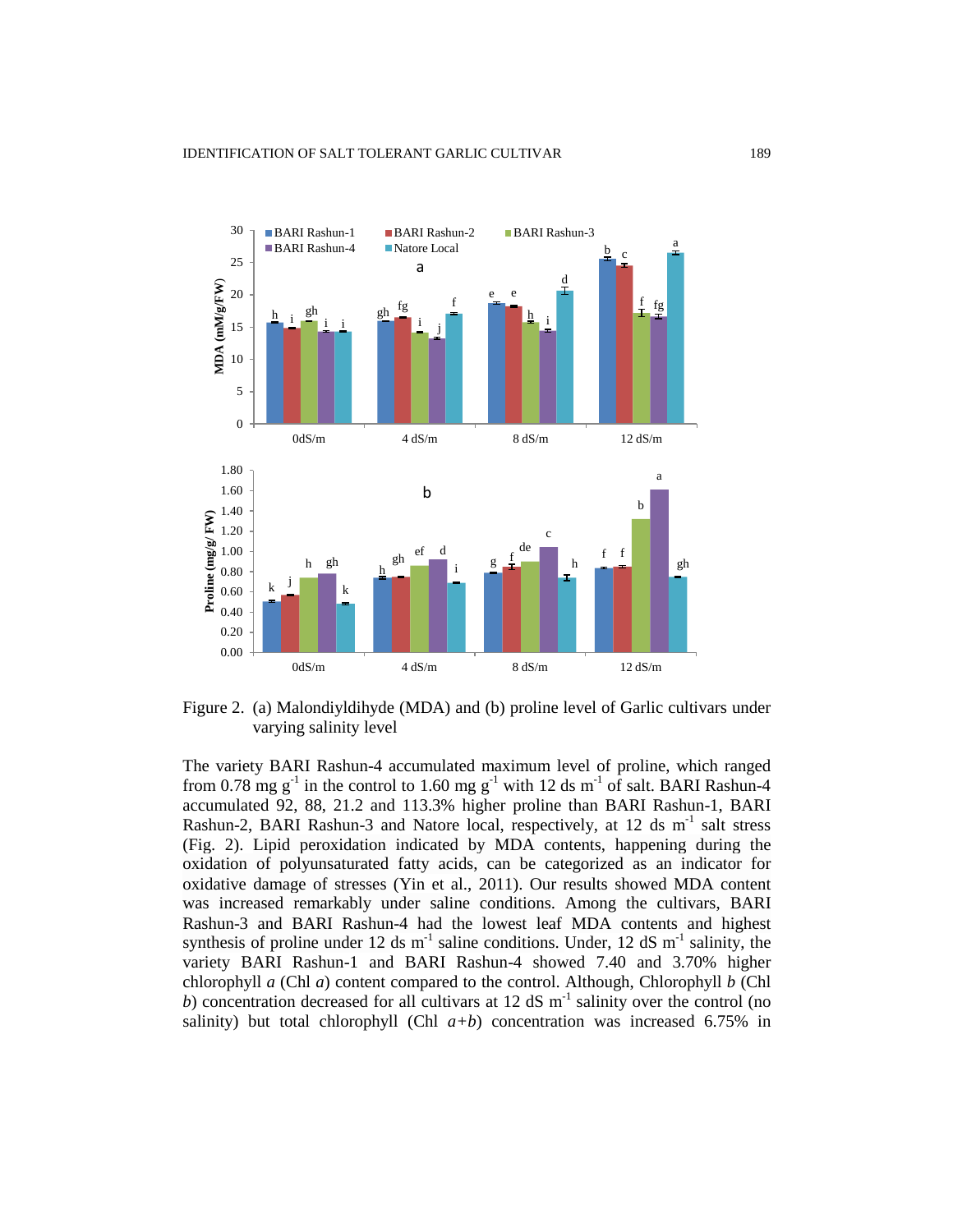variety BARI Rashun-1 and 2.66% in BARI Rashun-4 (Fig. 3). Leaf water potential in stressed plant was comparatively lower than the control plants (Fig.4). Water potentiality of the cultivars was reduced from 1.78 to 6.13% due to the severity of salt stress. BARI Rashun-4 had the highest water potentiality, with the lowest (3.50%) dehydration, whereas Natore local had the lowest, with the highest (9.13%) dehydration at 12 dS m<sup>-1</sup> salt over control. Our results revealed that, salinity had a significant positive impact on photosynthetic pigment like Chl (*a*) and total chlorophyll accumulation in BARI Rashun-1 and BARI Rashun-4 at 12 ds m<sup>-1</sup> salinity over control. These variations were due to genetic potentiality towards the salt stress. Our results were also similar with previous conducted studies on crop plants like sesame and sunflower by Bazrafshan and Ehsanzadeh (2014) and Rivelli et al. (2010) respectively.



Figure 3. Photosynthetic pigments (a): Chl *a*; (b): Chl *b*; (c): Chl $(a+b)$ accumulations by Garlic cultivars under varying salinity stress

**Effects of salt stress on Antioxidant enzymes activity:** In the present study, the activity of antioxidant enzymes like CAT, POD and APX were measured in all tested Garlic cultivars due to investigate the role of these enzymes to salinity tolerance mechanism (Fig.4).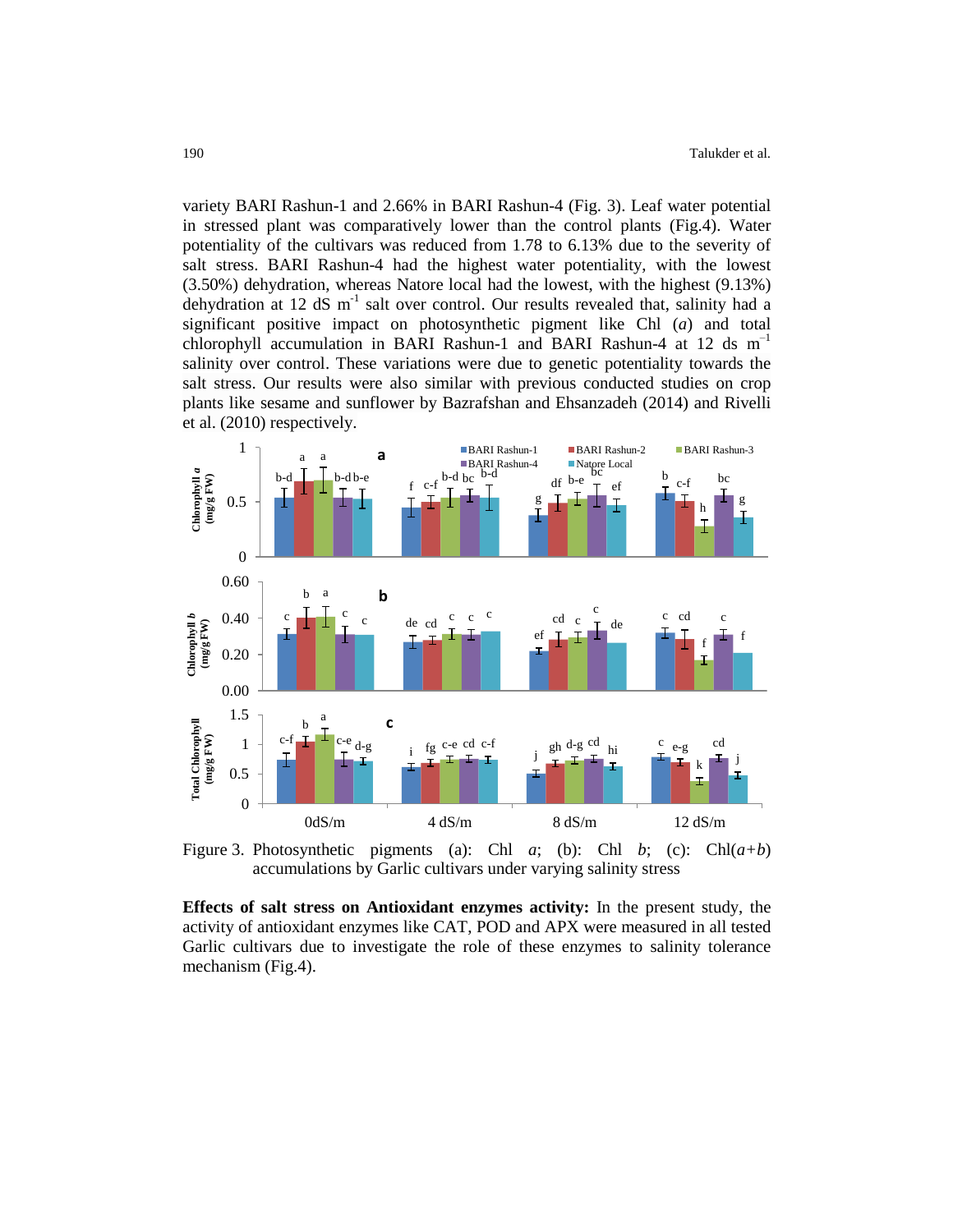

Figure 4. Antioxidant enzymes catalase (a), Peroxidase dismutase (b), Ascorbate peroxidase (c), Relative water content (d) of garlic cultivars under varying salinity stress

Activities of CAT in BARI Rashun-3 and BARI Rashun-4 had reached the maximum level, particularly treated with 12 ds  $m^{-1}$  of salt and was significantly higher than that of other salt stressed, which had increased by 52.7 and 64.8% compared with control. The variety BARI Rashun-3 and BARI Rashun-4 accumulated statistically similar and maximum level (1.13 mM  $g^{-1}FW^{-1}$ ) of POD at 12 ds m<sup>-1</sup> compared to other salt stresses. At 12 ds m<sup>-1</sup> salt, APX activities were dexreased in BARI Rashun-1(37.5%); BARI Rashun-2 (22.2%); BARI Rashun-3 (22.2%); BARI Rashun-4  $(20.0\%)$ , Natore local (33.3%) in compared to 4 dS m<sup>-1</sup> salts. The activity of the APX was minimumly reduced in BARI Rashun-3 and BARI Rashun-4 at 12 dSm<sup>-1</sup> salt stress that indicates the higher protective mechanism against ROS than other cultivars. To manage with oxidative damage under stress condition, plants have developed an antioxidant defense mechanism includes the antioxidant enzymes SOD, APX, POD, and CAT (Ali et al., 2017; Polash et al., 2019). Antioxidant enzyme like CAT converts this  $H_2O_2$  in water and oxygen and POD also helps to efficiently sift H2O2. The results of phenotypic and physiological studies and antioxidant defense system showed that BARI Rashun-4 & BARI Rashun-3 is more tolerant than other cultivars. Based on all phenotypic results of the current study, it is suggested that the tolerance of the Garlic may due to higher concentration of antioxidants enzymes activities viz. POD, CAT, APX and the lower lipid peroxidation level in the leaves.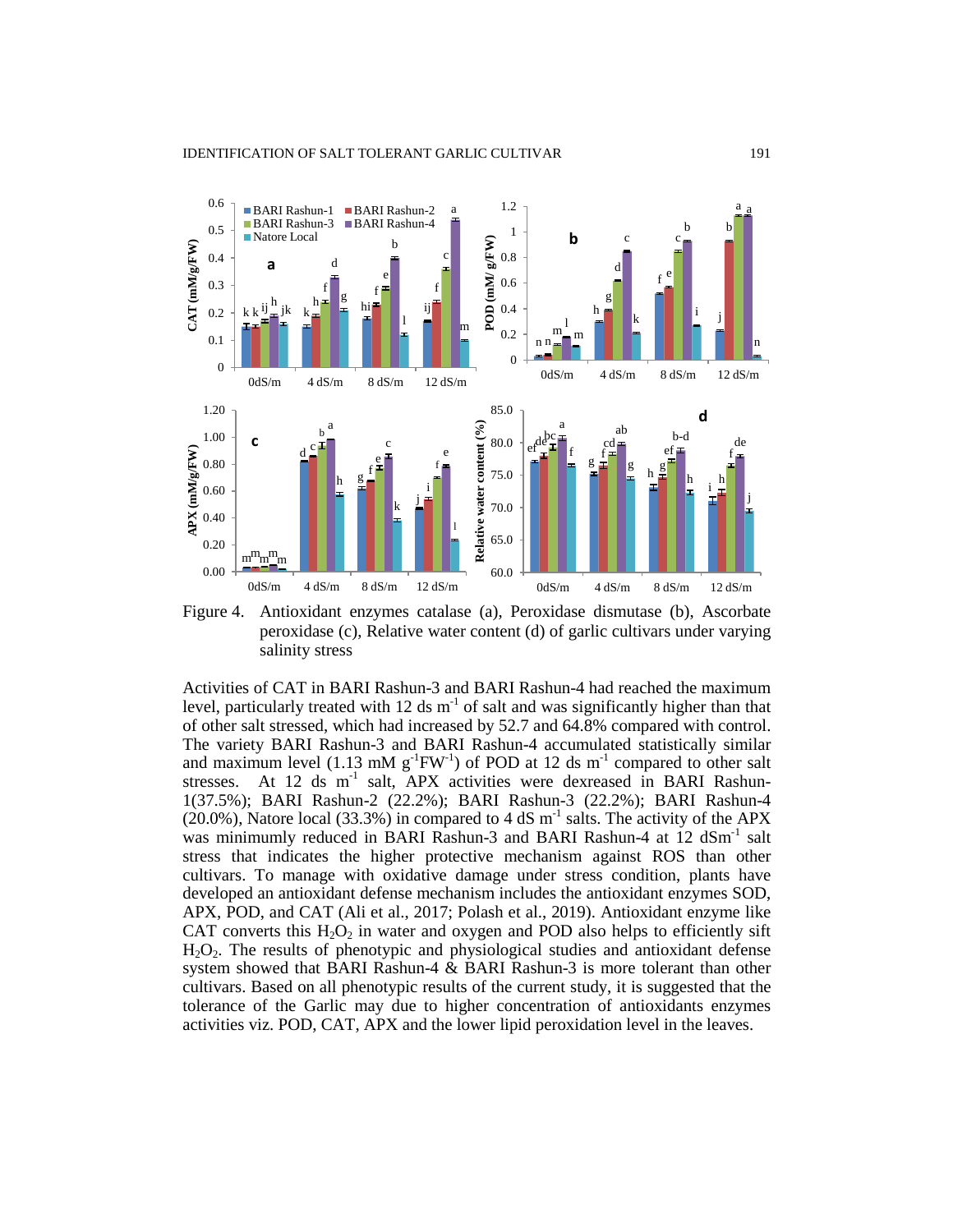#### **CONCLUSION**

Results revealed that higher antioxidant activity like CAT, POD, APX, proline and lower lipid peroxidation as well as higher yield was observed in BARI Rashun-4 and BARI rashun-3 at 12 ds  $m^{-1}$  salinity level. Besides, these varieties also showed the maximum  $K^+/Na^+$  ratios at higher salinity levels which indicated their tolerancy against salinity.

#### **REFERENCES**

- Ahmad, P., Ahanger, M.A, Alyemeni, M.N., Wijaya, L., Alam, P and Ashraf, M. (2018). Mitigation of sodium chloride toxicity in *Solanum lycopersicum* L. by supplementation of jasmonic acid and nitric oxide. *Journal of Plant Interactions,* 13: 64-72.
- Fertilizer Recommendation Guide. (2018). Bangladesh Agricultural Research Council (BARC), Farmgate, Dhaka 1215. 223p.
- Ali, Q., Daud, M.K., Zulqurnain, M. and Ali, S. (2017). Seed priming by sodium nitroprusside improves salt tolerance in wheat (*Triticum aestivum* L.) by enhancing physiological and biochemical parameters. *Plant Physiology and Biochemistry,* 119: 50-58.
- Arif, Y., Singh, P., Siddiqui, H., Bujguz, A and Hayat, S. (2020). Salinity induced physiological and biochemical changes in plants: An omic approach towards salt stress tolerance. *Plant Physiology and Biochemistry,* 156: 64-77.
- Arnon, D.I. (1949). Copper enzymes in isolated chloroplasts. Polyphenoloxidase in *Beta vulgaris*. *Plant Physiology,* 24:1-15.
- Ashraf, M. (2009). Biotechnological approach of improving plant salt tolerance using antioxidants as markers. *Biotechnology Advances,* 27(1): 84-93.
- Bandeh-Hagh, A., Toorchi, M., Mohammadi, A., Chaparzadeh, N. Salekdeh G.H. and Kazemnia, H. (2008). Growth and osmotic adjustment of canola genotypes in response to salinity. *Journal of Food, Agriculture and Environment,* 6: 201-208.
- Bates, L.S., Waldren, R.P. and Teare, I.D. (1973). Rapid determination of free proline for water-stress studies. *Plant Soil,* 39: 205-207.
- Bazrafshan, A.H. and Ehsanzadesh, P. (2014). Growth, Photosynthesis and ion of Sesame (*Sesamum indicum* L.) genotypes in response to Nacl concentration in hydrophonic solution. *Photosynthetica,* 52:134-147.
- Ben Ahmed, C., Magdich, S., Ben Rouina, B., Sensoy, S., Boukhris, M. and Ben Abdullah, F. (2011). Exogenous proline effects on water relations and ions contents in leaves and roots of young olive. *Journal of Amino Acids*, 40: 565-573.
- El-saadony, F.M., Nawar, D.A.S. and Zyada, H.G. (2017). Effect of foliar application with salicylic acid, Garlic extract and proline on growth, yield and leaf anatomy of Pea (*Pisum sativum* L.) grown under drought stress. *Middle East Journal of Applied Science & Technology,* 7(3): 633-650.
- Ferdous, J., Mannan, M.A., Haque, M.M., Mamun, M.A.A. and Alam, M.S. (2018). Chlorophyll content, water relation traits and mineral ions accumulation in soybean as influenced by organic amendments under salinity stress. *Australian Journal of Crop Science,* 12: 1806-1812.